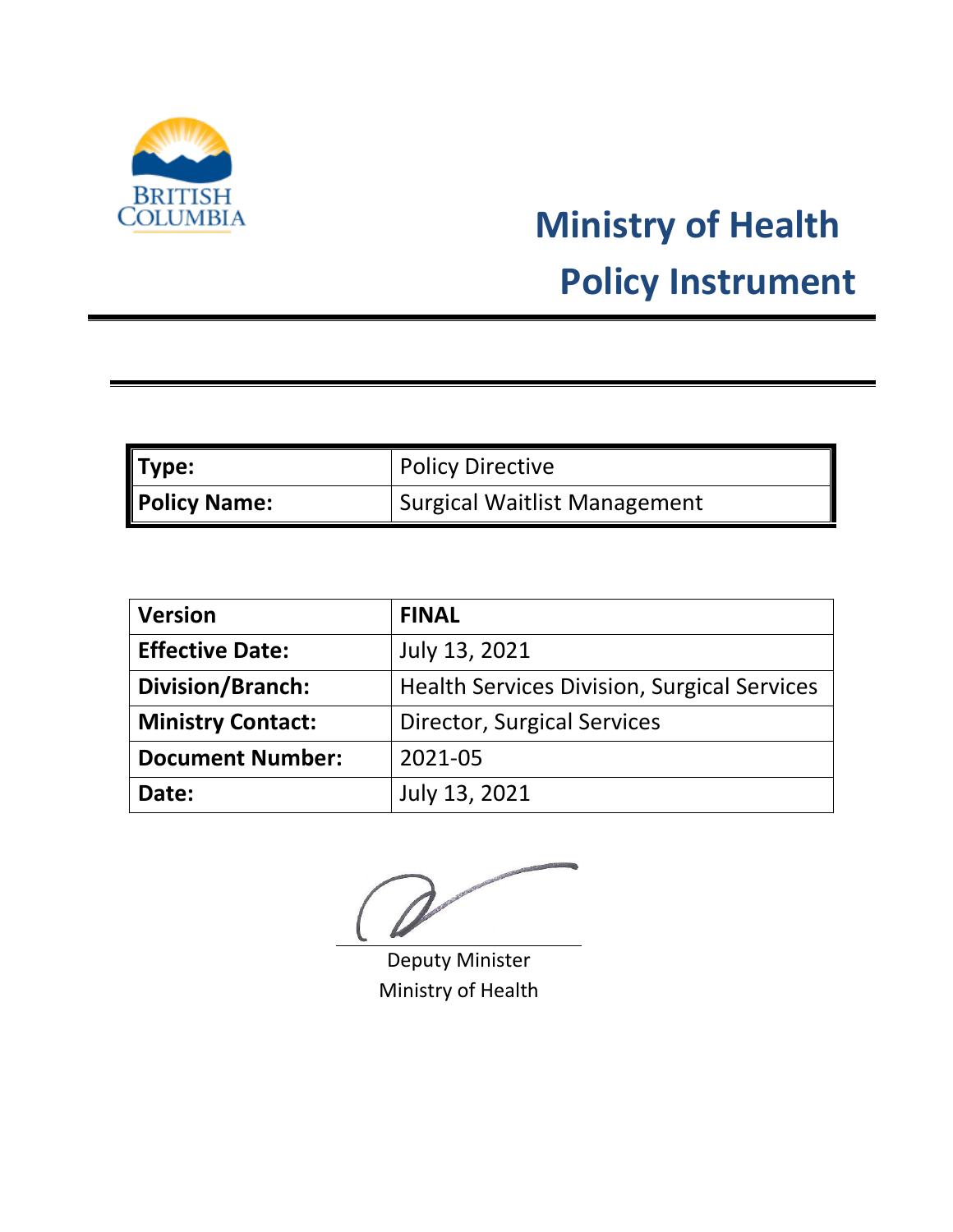

# **SURGICAL WAITLIST MANAGEMENT**

# **POLICY OBJECTIVE**

The objectives of this policy are to ensure:

- 1. Optimal management and improvement of the waitlists for scheduled surgeries in order to meet expectations for timelines of access to surgery;
- 2. Consistent, transparent, and clear communication with patients (this may include families and caregivers), and where feasible, between all members of the health care team throughout the continuum of surgery, and in particular while patients wait for their scheduled surgery; and
- 3. Waitlist integrity by collecting waitlist and wait time information that is standardized, accurate, reliable, and comparable across the province.

#### *Expected Impact on Health Outcomes and Service Attributes*

Measurable expected impact includes:

- *1. Accessibility:* Improved access to surgery for patients.
- *2. Respect:* Improved patient, family, and provider experience while waiting for scheduled surgery.
- 3. *Efficiency*:
	- a) Improved waitlist management practices for the waitlists for scheduled surgery.
	- b) Accurate, reliable, and comparable waitlist and wait time data.
	- c) Enhanced information flow in support of care delivery, team integration, and coordination and management of care to promote seamless communication to the patient.

# **DEFINITIONS**

*Cancellation:* A booked case that is cancelled. A cancellation is removed from the waitlist.

*Diagnostic Code:* Diagnostic codes are submitted as part of the booking record for scheduled surgical cases for the purpose of assigning a priority level (1-5 levels for adults and I-VI levels for pediatrics) and associated recommended maximum wait time (between 2 to 26 weeks for adults and 1 to 365 days for pediatrics). Adult diagnostic codes used in BC, and their associated priority levels and maximum wait times, were developed as a provincial methodology. The Paediatric Canadian Access Targets for Surgery recommendations are used for pediatric patients.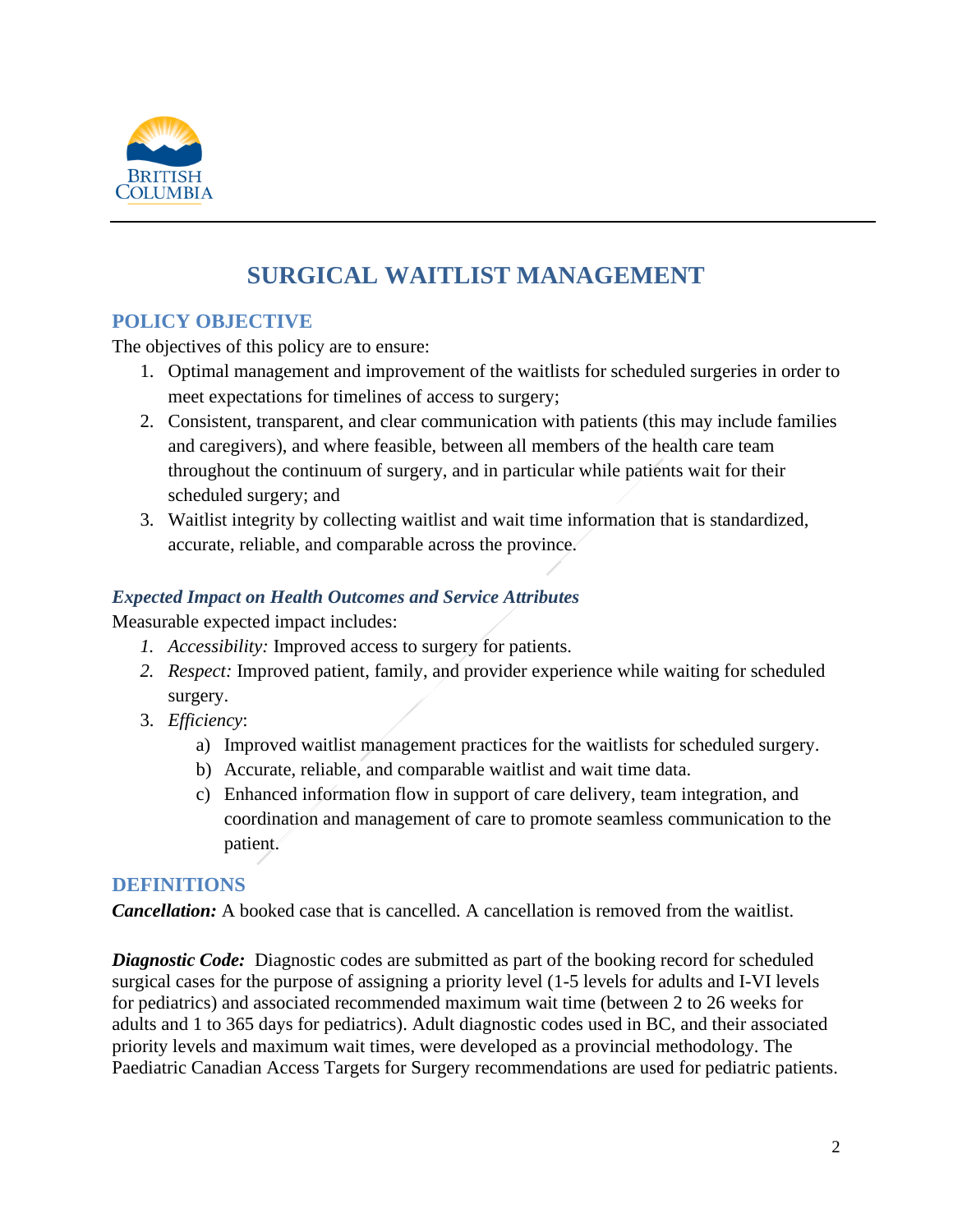*Long Waiter:* A patient who has been waiting longer than a defined period of time for their scheduled surgery. The period will be defined each year in a ministry mandate.

*Patient unavailable time:* A period during which a patient is unavailable to undergo a procedure for clinical and / or non-clinical reasons. This time is subtracted from the patient's overall wait time.

*Pediatric patient:* An individual that is under 17 years old on the date of decision for their surgery, i.e. the date at which the patient is ready, willing, and able to proceed with their surgery.

**Postponement:** A booked case that is postponed (or deferred). A case that is postponed stays on the waitlist.

*Scheduled surgery:* A planned, non-emergency surgery. Scheduled surgeries are also referred to as elective surgeries. Each scheduled surgical case has a standardized diagnostic code with associated priority level assigned to it by the surgeon. Until the surgery is performed, all scheduled surgery patients are placed on a waitlist. For scheduled surgery wait times reporting, two urgency groupings are used:

- 1. Urgent scheduled
- 2. Non-urgent scheduled

*Surgical Patient Registry (SPR):* The Surgical Patient Registry is a provincial system that collects information about patients waiting for and receiving surgeries and GI endoscopies in British Columbia. Its purpose is to provide accurate, standardized, and complete information on procedure volumes and wait times.

*Surgical services***:** Services delivered related to surgery, starting when surgery is first considered as a treatment option; services delivered at a surgical site including the surgery itself; and services that follow surgery, focused on recovery and optimal functioning.

*Surgical waitlist***:** A list of patients, known to the health authority, who are waiting for a surgery.

*Unscheduled surgery:* A surgery that is not waitlisted. Unscheduled surgeries can be nonelective, emergency, or unplanned. Add-on cases are also considered unscheduled surgeries.

*Wait times***:** There are two separate wait times related to scheduled surgery:

- *Wait for consultation*: Starts when a patient referral is received by a surgeon and ends with the date of the patient's initial visit with the surgeon. Also referred to as Wait 1.
- *Wait for surgery*: Starts when a formal request for scheduled surgery is received by the health authority (Booking Form Received date) and ends when the patient receives their surgery. Also referred to as Wait 2.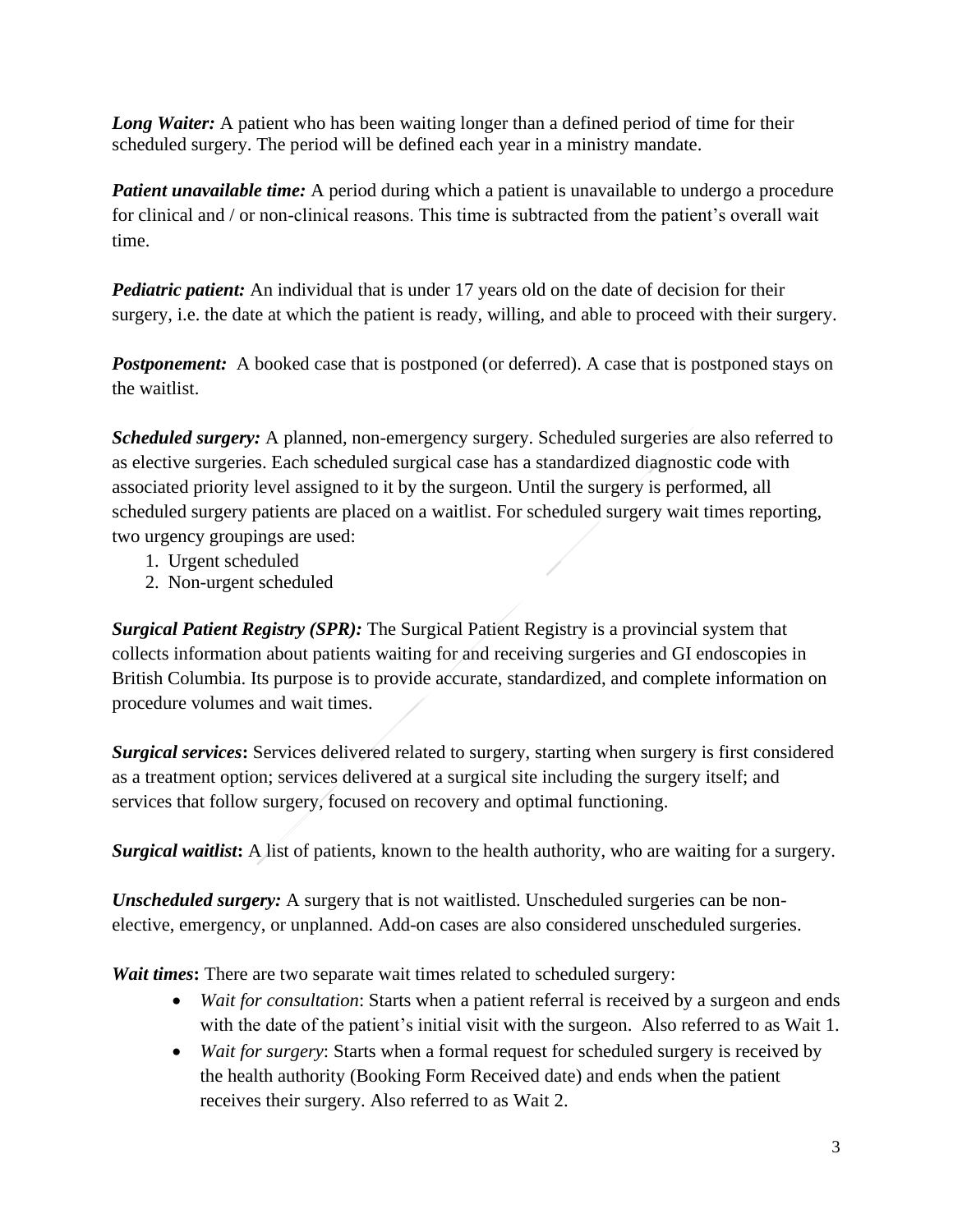# **SCOPE**

This policy applies to all publicly funded scheduled surgeries in British Columbia. This includes cases performed at public sites and private contracted sites who adhere to the Canada Health Act and do not extra bill for services. This policy only applies to the wait for surgery (Wait 2).

# **POLICY DIRECTION**

#### **1. Adding Patients to the Waitlists for Scheduled Surgery**

- 1. Patients must only be placed on the waitlist once they are ready, willing, and able to have surgery (Ready to Treat), meaning:
	- a. The surgeon and patient mutually agree to proceed with surgery; and,
	- b. The patient has completed all other therapies prescribed to address the issue (this does not include prescribed adjunct therapies to be administered before/in addition to surgery); and,
	- c. All diagnostic and/or procedural tests required to determine diagnosis or confirm surgery is required are complete. This excludes pre-operative tests routinely done days or weeks in advance of surgery, or tests that can only be performed once the patient is waitlisted; and,
	- d. The patient has met any related clinical criteria that may impact their readiness to proceed to surgery, as determined by the surgeon, e.g. stabilization of an existing medical condition, required weight loss, etc.
- 2. Each scheduled surgical case must be placed on the appropriate waitlist, i.e. entered in the health authority's booking system, within 1 business week (5 working days) of receiving a complete booking package (as per health authority criteria) for scheduled surgery.
	- a. A complete request includes an SPR diagnostic code and associated priority level (wait-time target), assigned by the surgeon based on their assessment of the patient.
	- b. The diagnostic code must be appropriate for the age of the patient, i.e. an adult code must be used for an adult patient and a pediatric code for a pediatric patient.
- 3. A patient must not be waitlisted for the same procedure on more than one waitlist.
- 4. Patients requiring two or more surgeries can be waitlisted at the same time for each separate procedure when appropriate. This includes bilateral procedures to be performed on the same day, patients with multiple required procedures of equal priority, and patients requiring multiple procedures completed in a specific timeframe to address one issue. The patient's unavailable time, with a valid start and end date, should be used for the periods of recuperation between procedures. Patients must be ready, willing, and able for their surgeries.
- 5. Surgical cases that are being resubmitted, having been previously removed from the waitlist (i.e. cancelled), are to be waitlisted without previously accumulated waiting time (unless the case was removed in error).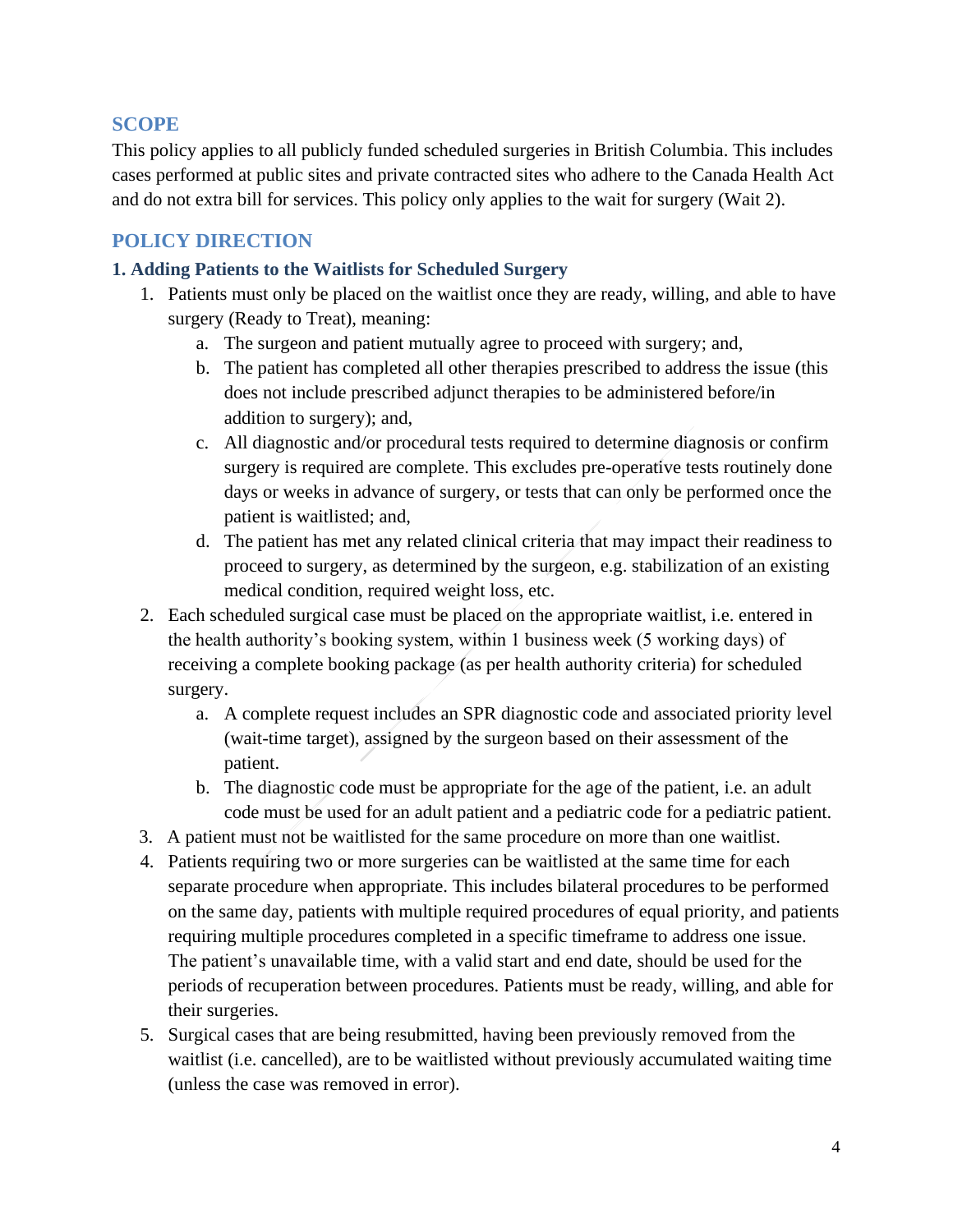#### **2. Scheduling Patients for Surgery**

- 1. All publicly funded scheduled surgeries are to be scheduled by health authorities or surgeon offices, depending on the practice in place at each site.
- 2. The scheduling of a patient's surgery will be done according to the following principles:
	- a. The patient's clinical priority according to the diagnostic code assigned by the surgeon; and,
	- b. The order in which the case was received; and,
	- c. Requirement for the procedure(s) to occur at a specific time in the patient's treatment; and,
	- d. An awareness of the required resources, such as available beds and specialized equipment; and,
	- e. The patient's availability (see 2.5).
- 3. Waitlist improvement practices must promote the most effective and efficient use of available resources and capacity. In cases where the patient's surgeon operates in multiple sites, where possible, patients should be offered a choice of sites in order to expedite their scheduled surgery date.
- 4. Flexibility will be maintained for surgeons to make changes to the scheduled surgery date/time where they feel it is clinically required or, based on the availability of the necessary resources.
- 5. It is allowable for a patient to be unavailable during their wait for surgery for clinical and/or non-clinical reasons. Up to 3 periods of patient unavailable time are permitted; each period must be a minimum of 2 weeks. The sum of the unavailable periods cannot exceed 6 months, except in exceptional circumstances which must be documented by the surgeon and/or health authority.
- 6. A standardized process should be implemented to review and update unavailability information in a timely and consistent manner. Processes may require communication between surgeon offices and health authority booking offices to ensure unavailability information is accounted for in reported patient wait times.
- 7. Every attempt must be made to prevent multiple postponements for patients, being sensitive to the geographic barriers and travel costs for rural and remote residents.
- 8. When a postponement of a patient's scheduled date of surgery occurs, an offer of an acceptable new date for surgery must occur within an acceptable period of time for that case.
- 9. Where a surgeon's absence may adversely affect the wait time for patients, patients shall be offered alternative arrangements for their surgery.

# **3. Review of Surgical Waitlists**

1. Waitlists will be reviewed at least once every 3 months to support waitlist cleanup practices and ensure data integrity. More frequent review is encouraged.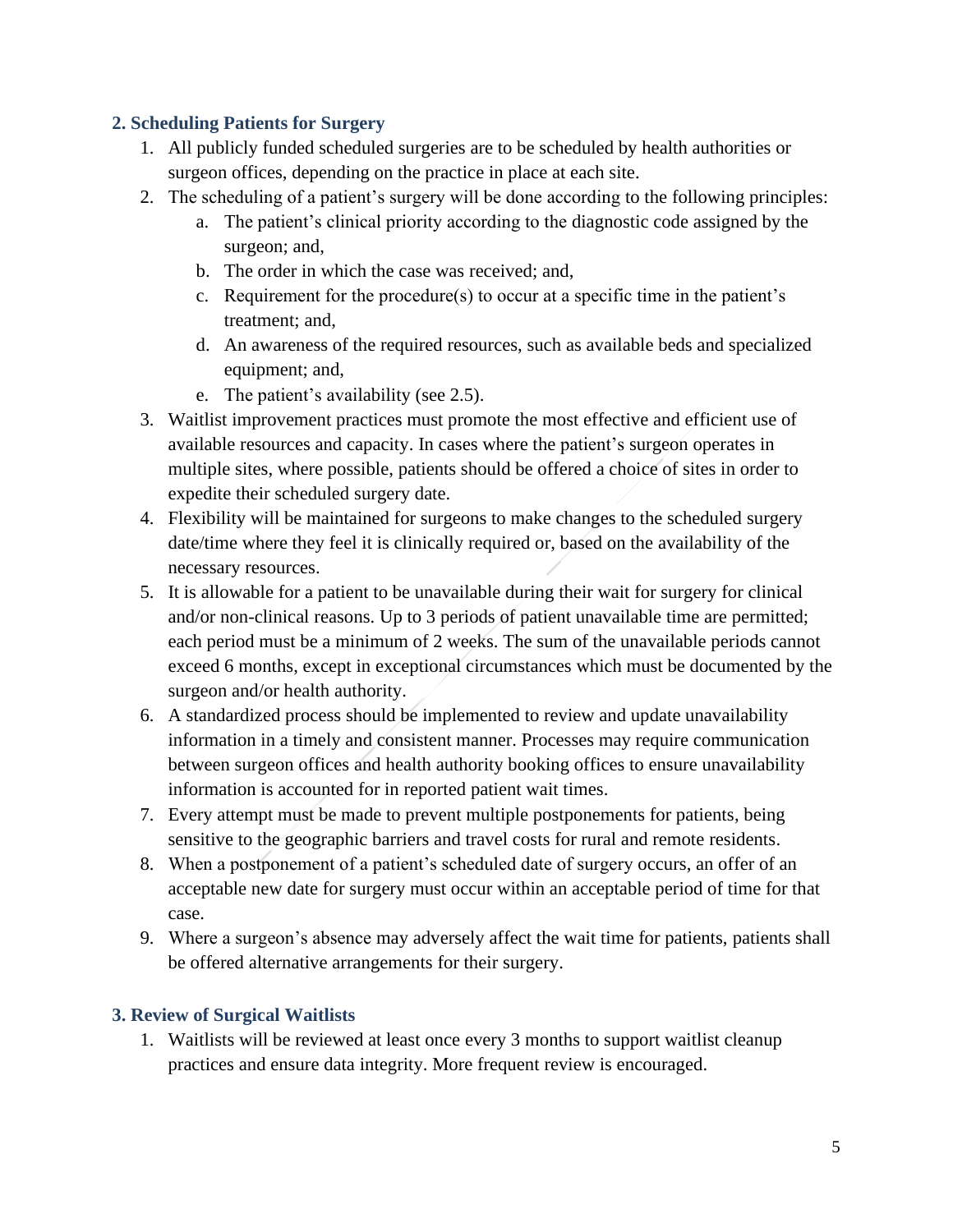- 2. A standardized process should be implemented to review waitlists and contact patients by phone in a timely and consistent manner. This process should be aligned with patient communication practices and include the components outlined in directive 3.3, 3.4, and 3.5):
- 3. Long waiter cases will be identified and, where appropriate, prioritized for surgery. The criteria for long waiters will be defined by the Ministry each year.
- 4. Health authorities will work with surgeon offices who have significantly long waitlists to explore options to improve patient access to surgery. Health authorities may inform patients of surgeons with shorter waitlists who are accessible and appropriate alternatives.
- 5. Health authorities and surgeon offices will work together (including calling individual patients) to identify and remove the following cases from the waitlist:
	- a. Provincial records show the patient as deceased;
	- b. Patient's clinical condition means surgery is no longer possible;
	- c. Patient had surgery completed elsewhere;
	- d. Patient has been unavailable for more than the allowable patient unavailable time (see 2.5).
	- e. Patient has refused 3 surgical dates, outside of unavailable time, for non-medical reasons;
	- f. Patient no longer wishes to undergo the procedure;
	- g. Patient has failed on more than 2 occasions to keep a scheduled surgery date without adequate notice or extenuating circumstances, as defined by the hospital site's ability to fill the surgical slate (minimum is the day before surgery);
	- h. Inability to contact a patient (when all reasonable efforts to contact the patient have been exhausted: 3 calls over 8 weeks are made with no response).
- 6. Discretion should be exercised on a case-by-case basis to avoid disadvantaging patients who are suffering hardship, a misunderstanding, or other extenuating circumstances.

# **4. Communication**

- 1. Where multiple methods are made available, patients should be given an opportunity to choose how they wish to receive communications. Where possible, information should be translated in regional areas where there is a predominant population group whose first language is not English.
- 2. Within 2 weeks of being waitlisted, patients must be advised that they have been placed on a waitlist and provided with the following information:
	- a. The proposed procedure (with plain language description) for which they are waiting; and
	- b. An estimated wait time, as per the SPR methodology; and
	- c. Details on what to do and who to contact if they have questions about the wait or if their clinical condition changes; and
	- d. That they will be removed from the waitlist if they are unavailable for more than the allowable patient unavailable time of 6 months, have refused 3 surgical dates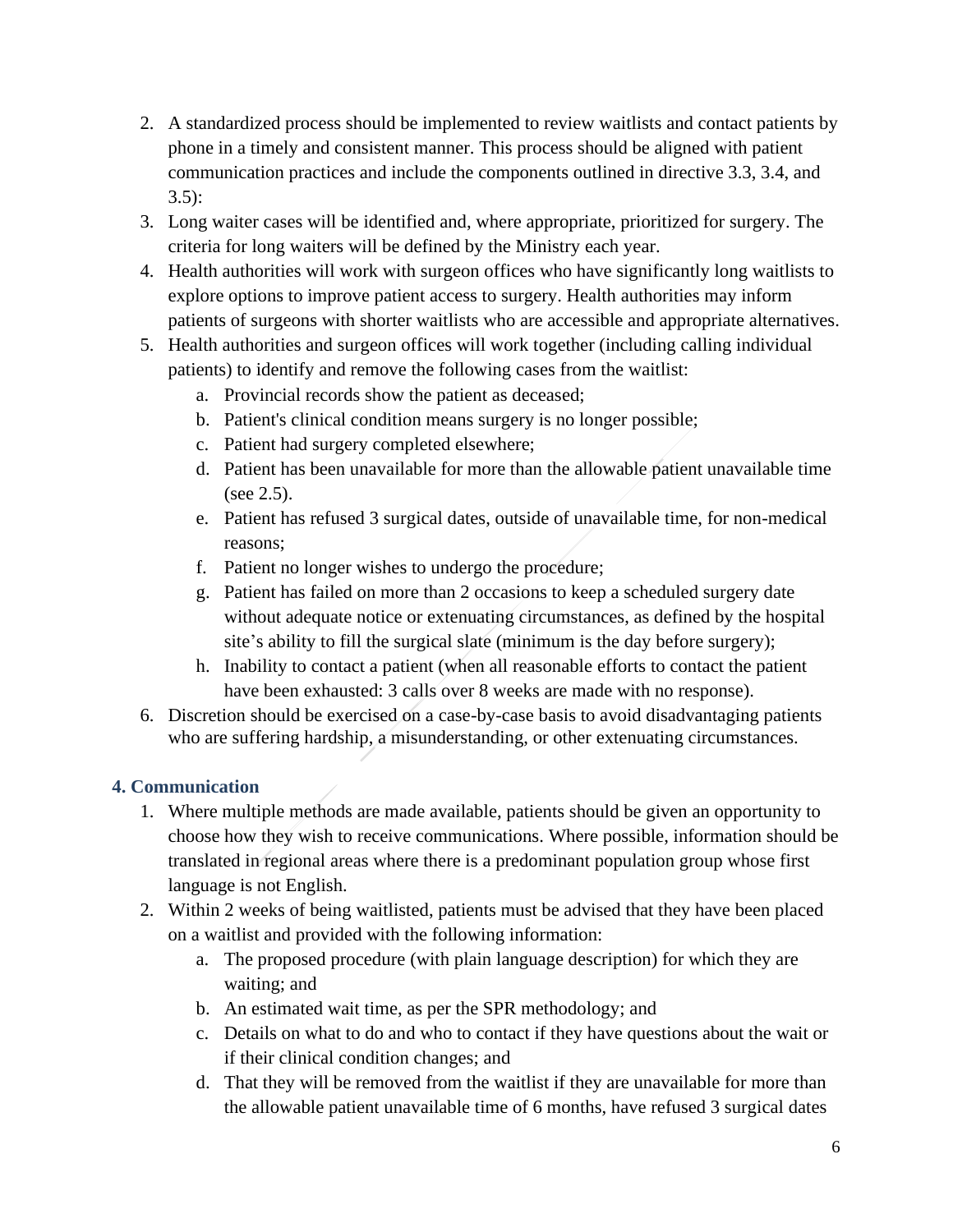(outside of unavailable time) for non-clinical reasons, or have failed on more than 2 occasions to keep a scheduled surgical date without adequate notice or extenuating circumstances (see 3.2d,e,g).

Patients who are contacted within 2 weeks to schedule the surgery within the next 4 weeks do not need to receive this communication.

- 3. Patients should be notified of how much unavailable time they have remaining when they are being offered a date for surgery by surgeon offices and/or the health authority.
- 4. If a patient wait time has exceeded the established "long waiter" time period, the patient must be contacted by phone and then every 3 months thereafter to check in and confirm they are still on the waitlist. This point of contact can serve to support waitlist audit processes.
- 5. Patients must be informed of a postponement of surgery, by either the surgeon's office and/or health authority, as early as possible and advised of the circumstances that resulted in the need to reschedule surgery.
- 6. Patients must be informed if they have been removed from a waitlist by the health authority and/or surgeon, along with the reason(s) why. Where feasible, the patient's referring practitioner should also be informed.

# **5. Data Quality and Analysis**

- 1. Health authorities will provide data to the Ministry of Health in compliance with the data submission schedule and using the SPR.
- 2. Data on scheduled surgical cases must be extracted and submitted to the SPR within 1 day of the patient being entered in the health authority's booking system.
- 3. Health authorities will regularly review their internal waitlist data and that contained within the SPR, for compliance with the business rules and for quality. Improvement initiatives should be undertaken as needed to ensure that the data is accurate and of high quality.
- 4. Health authorities will use standard, provincial definitions of the elements that make up wait times and waitlists as well as standard methodologies for calculating wait times and other waitlist metrics.
- 5. Health authorities will use the standard, provincial methodology for modelling surgical growth and scheduled surgery waitlists.

# **MONITORING AND EVALUATION**

- 1. Health authorities will provide requested information to the Ministry to ensure compliance with surgical waitlist management expectations, including:
	- Patient notification percent notified
	- Impact of waitlist clean up on waitlists
- 2. The Ministry will monitor waitlist indicators to evaluate the impact of the policy on surgical waitlists:
	- Percent waiting over clinical benchmark